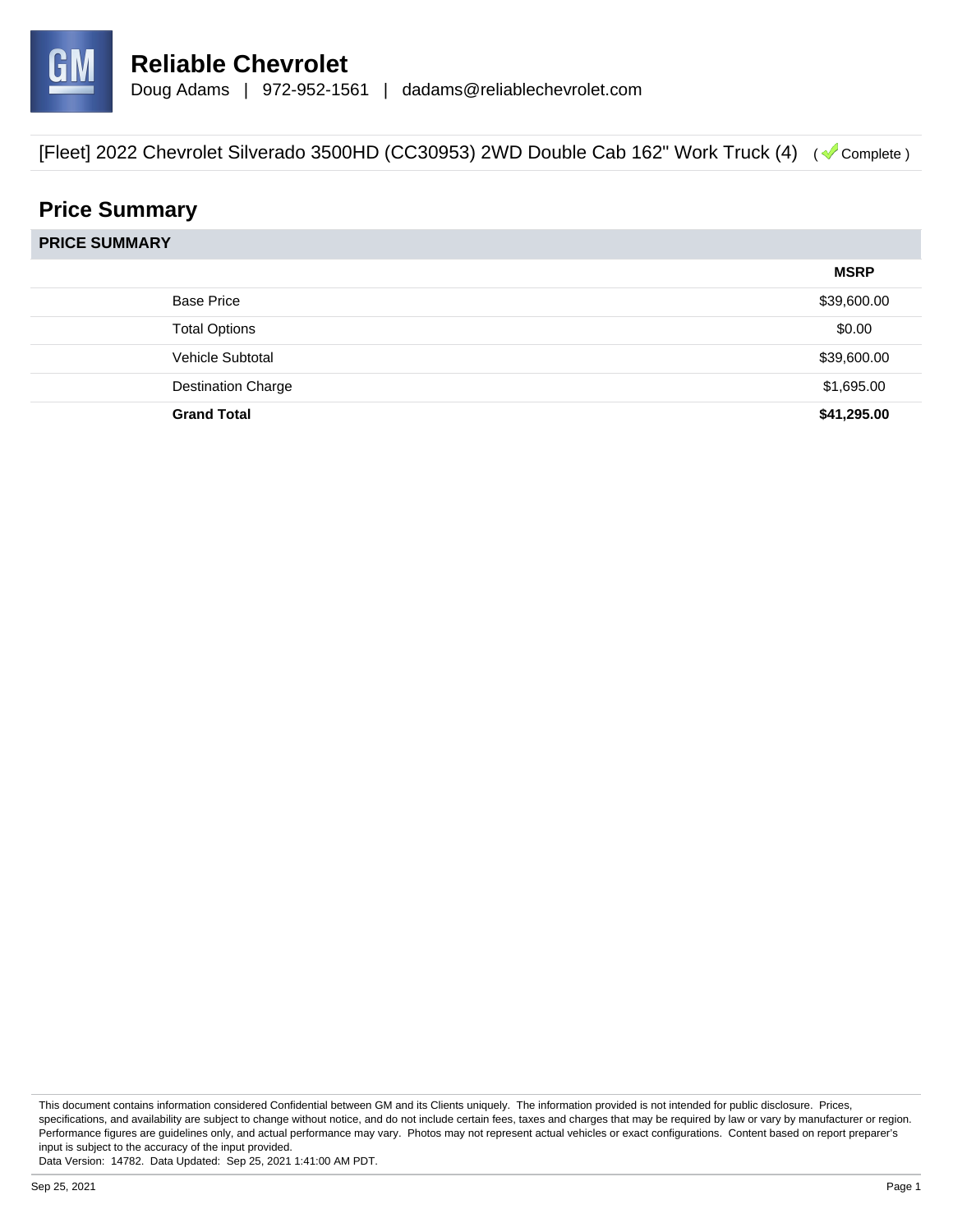

| <b>Selected Model and Options</b> |                                                                                                                                                               |                               |                              |             |
|-----------------------------------|---------------------------------------------------------------------------------------------------------------------------------------------------------------|-------------------------------|------------------------------|-------------|
| <b>MODEL</b>                      |                                                                                                                                                               |                               |                              |             |
| <b>CODE</b>                       | <b>MODEL</b>                                                                                                                                                  |                               |                              | <b>MSRP</b> |
| CC30953                           | 2022 Chevrolet Silverado 3500HD 2WD Double Cab 162" Work Truck                                                                                                |                               |                              | \$39,600.00 |
| <b>COLORS</b>                     |                                                                                                                                                               |                               |                              |             |
| <b>CODE</b>                       | <b>DESCRIPTION</b>                                                                                                                                            |                               |                              |             |
| GAZ                               | <b>Summit White</b>                                                                                                                                           |                               |                              |             |
| <b>BODY CODE</b>                  |                                                                                                                                                               |                               |                              |             |
| <b>CODE</b>                       | <b>DESCRIPTION</b>                                                                                                                                            | <b>FRONT</b><br><b>WEIGHT</b> | <b>REAR</b><br><b>WEIGHT</b> | <b>MSRP</b> |
| E63                               | Durabed, pickup bed (STD)                                                                                                                                     | $0.00$ lbs                    | $0.00$ lbs                   | \$0.00      |
| <b>REAR WHEEL CONFIGURATION</b>   |                                                                                                                                                               |                               |                              |             |
| <b>CODE</b>                       | <b>DESCRIPTION</b>                                                                                                                                            | <b>FRONT</b><br><b>WEIGHT</b> | <b>REAR</b><br><b>WEIGHT</b> | <b>MSRP</b> |
| SRW                               | Single Rear Wheels (STD)                                                                                                                                      | $0.00$ lbs                    | $0.00$ lbs                   | \$0.00      |
| <b>EMISSIONS</b>                  |                                                                                                                                                               |                               |                              |             |
| <b>CODE</b>                       | <b>DESCRIPTION</b>                                                                                                                                            | <b>FRONT</b><br><b>WEIGHT</b> | <b>REAR</b><br><b>WEIGHT</b> | <b>MSRP</b> |
| FE <sub>9</sub>                   | Emissions, Federal requirements                                                                                                                               | $0.00$ lbs                    | $0.00$ lbs                   | \$0.00      |
| <b>ENGINE</b>                     |                                                                                                                                                               |                               |                              |             |
| <b>CODE</b>                       | <b>DESCRIPTION</b>                                                                                                                                            | <b>FRONT</b><br><b>WEIGHT</b> | <b>REAR</b><br><b>WEIGHT</b> | <b>MSRP</b> |
| L8T                               | Engine, 6.6L V8 with Direct Injection and Variable Valve Timing,<br>gasoline (401 hp [299 kW] @ 5200 rpm, 464 lb-ft of torque [629 N-<br>m] @ 4000 rpm) (STD) | $0.00$ lbs                    | $0.00$ lbs                   | \$0.00      |
| <b>TRANSMISSION</b>               |                                                                                                                                                               |                               |                              |             |
| <b>CODE</b>                       | <b>DESCRIPTION</b>                                                                                                                                            | <b>FRONT</b><br><b>WEIGHT</b> | <b>REAR</b><br><b>WEIGHT</b> | <b>MSRP</b> |
| <b>MYD</b>                        | Transmission, 6-speed automatic, heavy-duty (STD) (Requires<br>(L8T) 6.6L V8 gas engine.)                                                                     | $0.00$ lbs                    | $0.00$ lbs                   | \$0.00      |

This document contains information considered Confidential between GM and its Clients uniquely. The information provided is not intended for public disclosure. Prices, specifications, and availability are subject to change without notice, and do not include certain fees, taxes and charges that may be required by law or vary by manufacturer or region. Performance figures are guidelines only, and actual performance may vary. Photos may not represent actual vehicles or exact configurations. Content based on report preparer's input is subject to the accuracy of the input provided.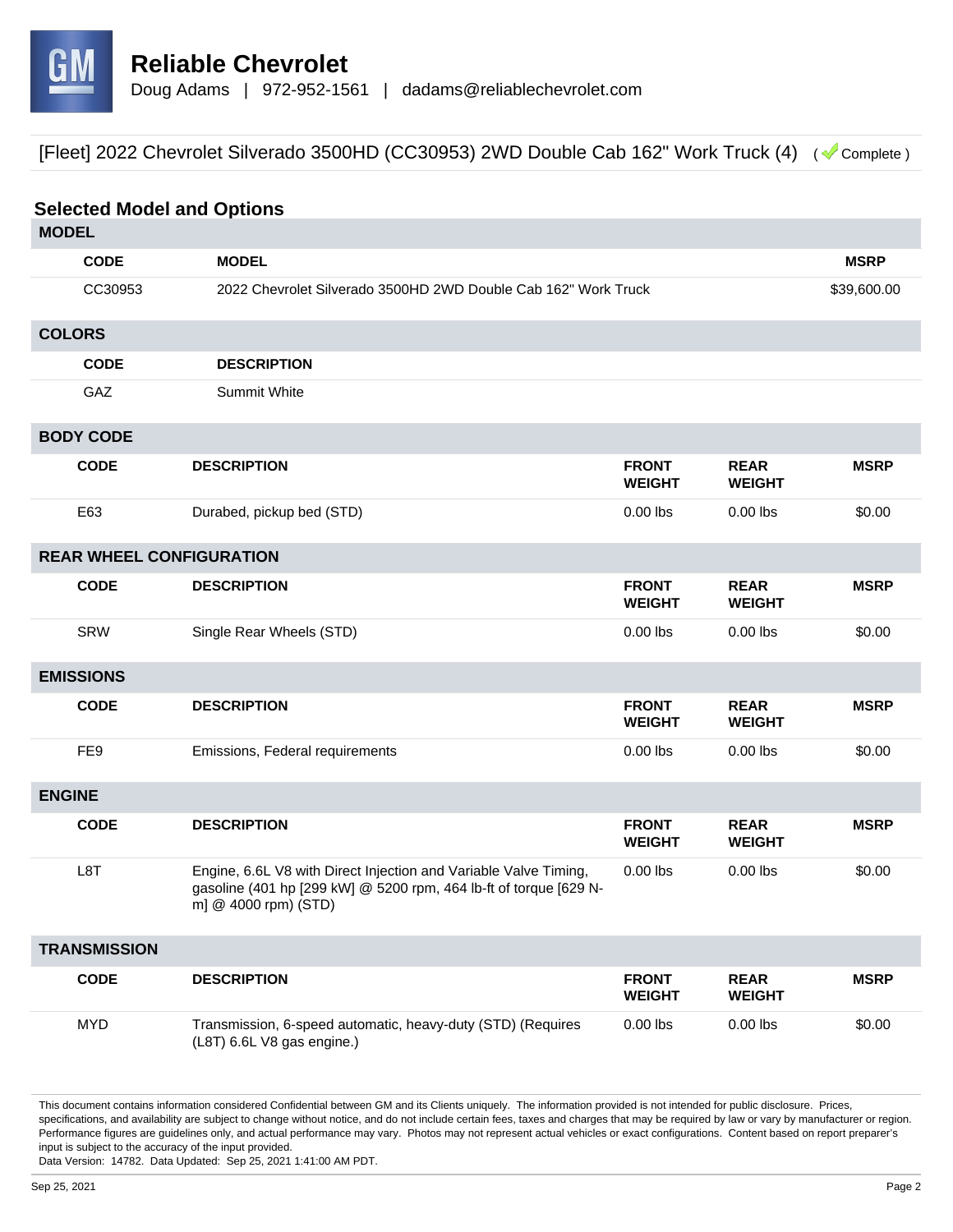

|                   | <b>GVWR</b>               |                                                                                                                                                                                                                                                                                                                                                               |                               |                              |             |
|-------------------|---------------------------|---------------------------------------------------------------------------------------------------------------------------------------------------------------------------------------------------------------------------------------------------------------------------------------------------------------------------------------------------------------|-------------------------------|------------------------------|-------------|
|                   | <b>CODE</b>               | <b>DESCRIPTION</b>                                                                                                                                                                                                                                                                                                                                            | <b>FRONT</b><br><b>WEIGHT</b> | <b>REAR</b><br><b>WEIGHT</b> | <b>MSRP</b> |
|                   | <b>JFN</b>                | GVWR, 11,100 lbs. (5035 kg) with single rear wheels (STD)<br>(Included and only available with CC30953 or CK30903 model with<br>(L8T) 6.6L V8 gas engine. Requires single rear wheels.)                                                                                                                                                                       | $0.00$ lbs                    | $0.00$ lbs                   | Inc.        |
| <b>AXLE</b>       |                           |                                                                                                                                                                                                                                                                                                                                                               |                               |                              |             |
|                   | <b>CODE</b>               | <b>DESCRIPTION</b>                                                                                                                                                                                                                                                                                                                                            | <b>FRONT</b><br><b>WEIGHT</b> | <b>REAR</b><br><b>WEIGHT</b> | <b>MSRP</b> |
|                   | GT4                       | Rear axle, 3.73 ratio (Requires (L8T) 6.6L V8 gas engine. Not<br>available with (L5P) Duramax 6.6L Turbo-Diesel V8 engine.)                                                                                                                                                                                                                                   | $0.00$ lbs                    | $0.00$ lbs                   | \$0.00      |
|                   | PREFERRED EQUIPMENT GROUP |                                                                                                                                                                                                                                                                                                                                                               |                               |                              |             |
|                   | <b>CODE</b>               | <b>DESCRIPTION</b>                                                                                                                                                                                                                                                                                                                                            | <b>FRONT</b><br><b>WEIGHT</b> | <b>REAR</b><br><b>WEIGHT</b> | <b>MSRP</b> |
|                   | 1WT                       | Work Truck Preferred Equipment Group includes standard<br>equipment                                                                                                                                                                                                                                                                                           | $0.00$ lbs                    | $0.00$ lbs                   | \$0.00      |
|                   | <b>WHEELS</b>             |                                                                                                                                                                                                                                                                                                                                                               |                               |                              |             |
|                   | <b>CODE</b>               | <b>DESCRIPTION</b>                                                                                                                                                                                                                                                                                                                                            | <b>FRONT</b><br><b>WEIGHT</b> | <b>REAR</b><br><b>WEIGHT</b> | <b>MSRP</b> |
|                   | <b>PYT</b>                | Wheels, 18" (45.7 cm) painted steel (STD) (Requires single rear<br>wheels.)                                                                                                                                                                                                                                                                                   | $0.00$ lbs                    | $0.00$ lbs                   | \$0.00      |
| <b>TIRES</b>      |                           |                                                                                                                                                                                                                                                                                                                                                               |                               |                              |             |
|                   | <b>CODE</b>               | <b>DESCRIPTION</b>                                                                                                                                                                                                                                                                                                                                            | <b>FRONT</b><br><b>WEIGHT</b> | <b>REAR</b><br><b>WEIGHT</b> | <b>MSRP</b> |
|                   | QF <sub>6</sub>           | Tires, LT275/70R18E all-terrain, blackwall (STD) (Requires single<br>rear wheels.)                                                                                                                                                                                                                                                                            | $0.00$ lbs                    | $0.00$ lbs                   | \$0.00      |
| <b>SPARE TIRE</b> |                           |                                                                                                                                                                                                                                                                                                                                                               |                               |                              |             |
|                   | <b>CODE</b>               | <b>DESCRIPTION</b>                                                                                                                                                                                                                                                                                                                                            | <b>FRONT</b><br><b>WEIGHT</b> | <b>REAR</b><br><b>WEIGHT</b> | <b>MSRP</b> |
|                   | <b>ZYG</b>                | Tire, spare LT275/70R18 all-terrain, blackwall (STD) (Included and<br>only available with (QF6) LT275/70R18E all-terrain, blackwall tires<br>with (E63) Durabed, pickup bed single rear wheel models.<br>Available to order when (ZW9) pickup bed delete and (QF6)<br>LT275/70R18E all-terrain, blackwall tires are ordered with single<br>rear wheel models) | $0.00$ lbs                    | $0.00$ lbs                   | \$0.00      |

This document contains information considered Confidential between GM and its Clients uniquely. The information provided is not intended for public disclosure. Prices, specifications, and availability are subject to change without notice, and do not include certain fees, taxes and charges that may be required by law or vary by manufacturer or region. Performance figures are guidelines only, and actual performance may vary. Photos may not represent actual vehicles or exact configurations. Content based on report preparer's input is subject to the accuracy of the input provided.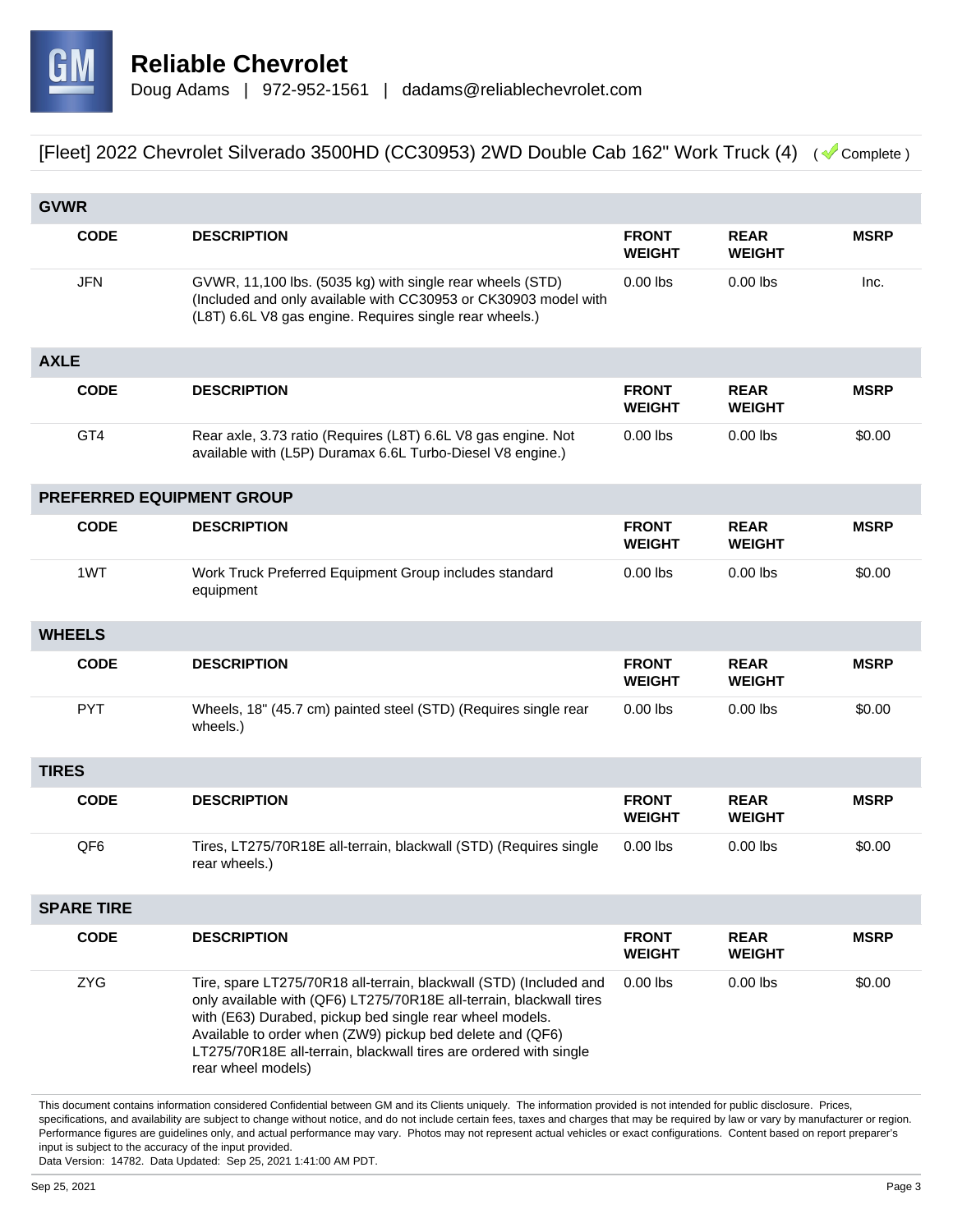

| <b>PAINT</b> |                  |                                                                                                                                                                                                                                                                                                     |                               |                              |             |
|--------------|------------------|-----------------------------------------------------------------------------------------------------------------------------------------------------------------------------------------------------------------------------------------------------------------------------------------------------|-------------------------------|------------------------------|-------------|
|              | <b>CODE</b>      | <b>DESCRIPTION</b>                                                                                                                                                                                                                                                                                  | <b>FRONT</b><br><b>WEIGHT</b> | <b>REAR</b><br><b>WEIGHT</b> | <b>MSRP</b> |
|              | GAZ              | <b>Summit White</b>                                                                                                                                                                                                                                                                                 | $0.00$ lbs                    | $0.00$ lbs                   | \$0.00      |
|              | <b>SEAT TYPE</b> |                                                                                                                                                                                                                                                                                                     |                               |                              |             |
|              | <b>CODE</b>      | <b>DESCRIPTION</b>                                                                                                                                                                                                                                                                                  | <b>FRONT</b><br><b>WEIGHT</b> | <b>REAR</b><br><b>WEIGHT</b> | <b>MSRP</b> |
|              | AE7              | Seats, front 40/20/40 split-bench with upper covered armrest<br>storage with fixed lumbar (STD)                                                                                                                                                                                                     | $0.00$ lbs                    | $0.00$ lbs                   | \$0.00      |
|              | <b>SEAT TRIM</b> |                                                                                                                                                                                                                                                                                                     |                               |                              |             |
|              | <b>CODE</b>      | <b>DESCRIPTION</b>                                                                                                                                                                                                                                                                                  | <b>FRONT</b><br><b>WEIGHT</b> | <b>REAR</b><br><b>WEIGHT</b> | <b>MSRP</b> |
|              | H2G              | Jet Black, Vinyl seat trim                                                                                                                                                                                                                                                                          | $0.00$ lbs                    | $0.00$ lbs                   | \$0.00      |
| <b>RADIO</b> |                  |                                                                                                                                                                                                                                                                                                     |                               |                              |             |
|              | <b>CODE</b>      | <b>DESCRIPTION</b>                                                                                                                                                                                                                                                                                  | <b>FRONT</b>                  | <b>REAR</b>                  | <b>MSRP</b> |
|              |                  |                                                                                                                                                                                                                                                                                                     | <b>WEIGHT</b>                 | <b>WEIGHT</b>                |             |
|              | <b>IOR</b>       | Audio system, Chevrolet Infotainment 3 system, 7" diagonal color<br>touchscreen, AM/FM stereo. Additional features for compatible<br>phones include: Bluetooth audio streaming for 2 active devices,<br>voice command pass-through to phone, wired Apple CarPlay and<br>Android Auto capable. (STD) | $0.00$ lbs                    | $0.00$ lbs                   | \$0.00      |

This document contains information considered Confidential between GM and its Clients uniquely. The information provided is not intended for public disclosure. Prices, specifications, and availability are subject to change without notice, and do not include certain fees, taxes and charges that may be required by law or vary by manufacturer or region. Performance figures are guidelines only, and actual performance may vary. Photos may not represent actual vehicles or exact configurations. Content based on report preparer's input is subject to the accuracy of the input provided.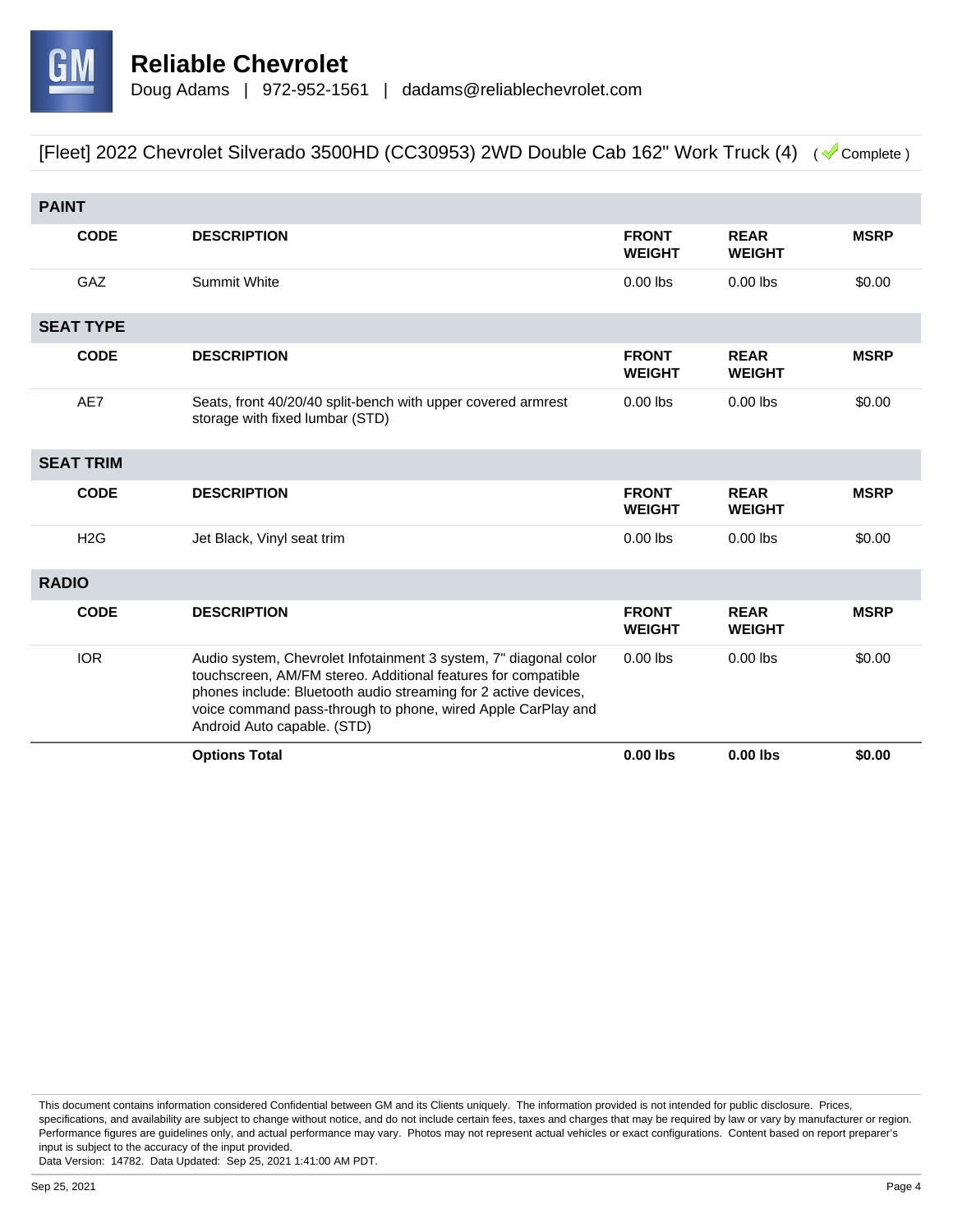

## **Standard Equipment**

| Package           |                                                                                                                                                                                            |
|-------------------|--------------------------------------------------------------------------------------------------------------------------------------------------------------------------------------------|
|                   | Trailering Package includes trailer hitch, 7-pin connector and (CTT) Hitch Guidance (Deleted when (ZW9)<br>pickup bed delete is ordered.)                                                  |
| <b>Mechanical</b> |                                                                                                                                                                                            |
|                   | Engine, 6.6L V8 with Direct Injection and Variable Valve Timing, gasoline (401 hp [299 kW] @ 5200 rpm, 464 lb-<br>ft of torque [629 N-m] @ 4000 rpm) (STD)                                 |
|                   | Transmission, 6-speed automatic, heavy-duty (STD) (Requires (L8T) 6.6L V8 gas engine.)                                                                                                     |
|                   | Rear axle, 3.73 ratio (Requires (L8T) 6.6L V8 gas engine. Not available with (L5P) Duramax 6.6L Turbo-Diesel<br>V8 engine.)                                                                |
|                   | Durabed, pickup bed (STD)                                                                                                                                                                  |
|                   | GVWR, 11,100 lbs. (5035 kg) with single rear wheels (STD) (Included and only available with CC30953 or<br>CK30903 model with (L8T) 6.6L V8 gas engine. Requires single rear wheels.)       |
|                   | Air filter, heavy-duty                                                                                                                                                                     |
|                   | Air filtration monitoring                                                                                                                                                                  |
|                   | Auto-locking rear differential                                                                                                                                                             |
|                   | Rear wheel drive                                                                                                                                                                           |
|                   | Cooling, external engine oil cooler                                                                                                                                                        |
|                   | Cooling, auxiliary external transmission oil cooler                                                                                                                                        |
|                   | Battery, heavy-duty 720 cold-cranking amps/80 Amp-hr maintenance-free with rundown protection and retained<br>accessory power (Included and only available with (L8T) 6.6L V8 gas engine.) |
|                   | Alternator, 170 amps (Requires (L8T) 6.6L V8 gas engine.)                                                                                                                                  |
|                   | Recovery hooks, front, frame-mounted, Black                                                                                                                                                |
|                   | Frame, fully-boxed, hydroformed front section and a fully-boxed stamped rear section                                                                                                       |
|                   | <b>Suspension Package</b>                                                                                                                                                                  |
|                   | Steering, Recirculating ball with smart flow power steering system                                                                                                                         |
|                   | Brakes, 4-wheel antilock, 4-wheel disc with DURALIFE rotors                                                                                                                                |
|                   | Brake lining wear indicator                                                                                                                                                                |
|                   | Capless Fuel Fill (Requires (L8T) 6.6L V8 gas engine. Not available with (ZW9) pickup bed delete.)                                                                                         |
| <b>Exterior</b>   |                                                                                                                                                                                            |
|                   | Wheels, 18" (45.7 cm) painted steel (STD) (Requires single rear wheels.)                                                                                                                   |
|                   | Tires, LT275/70R18E all-terrain, blackwall (STD) (Requires single rear wheels.)                                                                                                            |

This document contains information considered Confidential between GM and its Clients uniquely. The information provided is not intended for public disclosure. Prices, specifications, and availability are subject to change without notice, and do not include certain fees, taxes and charges that may be required by law or vary by manufacturer or region. Performance figures are guidelines only, and actual performance may vary. Photos may not represent actual vehicles or exact configurations. Content based on report preparer's input is subject to the accuracy of the input provided.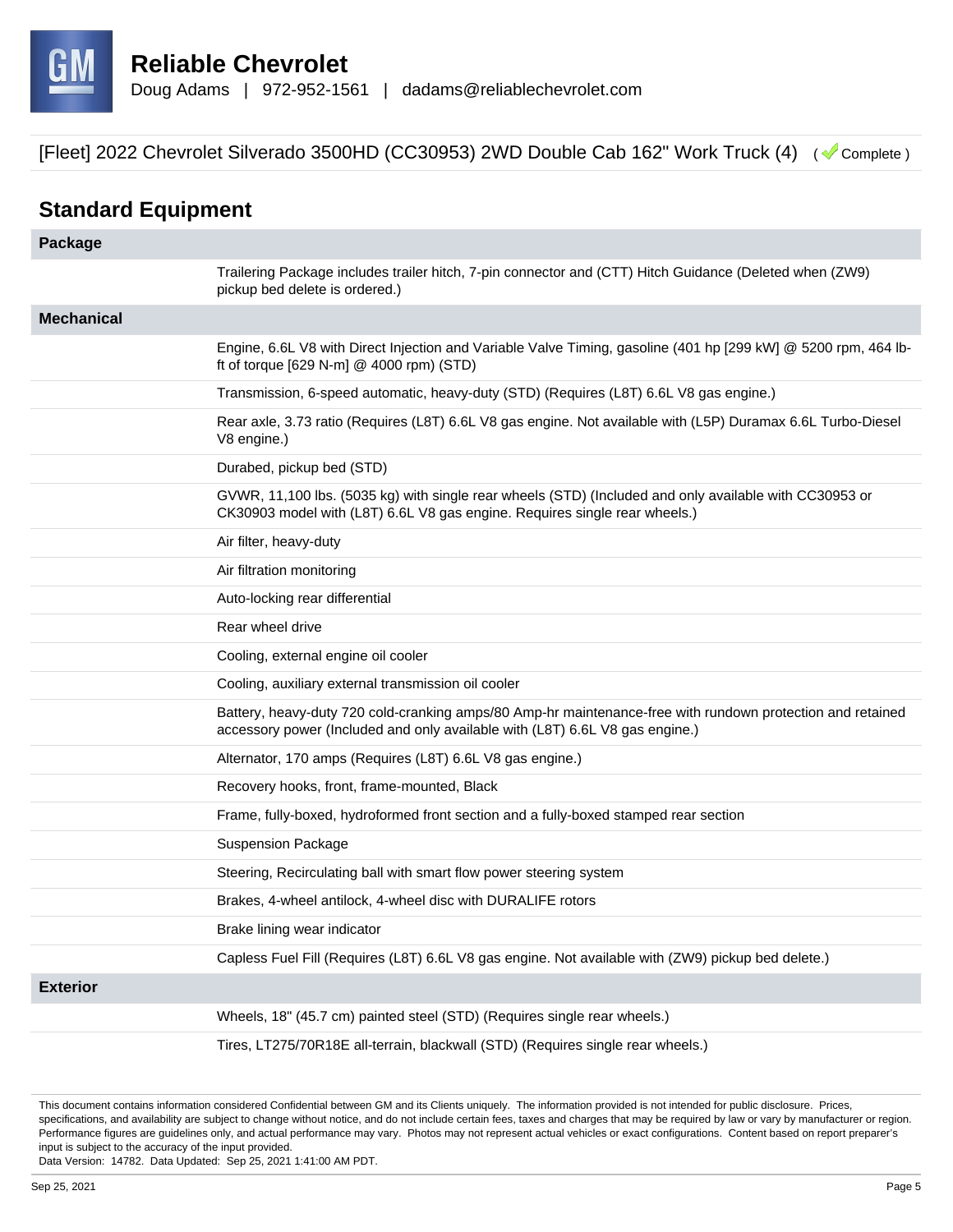

| <b>Exterior</b> |                                                                                                                                                                                                                                                                                                                                                          |
|-----------------|----------------------------------------------------------------------------------------------------------------------------------------------------------------------------------------------------------------------------------------------------------------------------------------------------------------------------------------------------------|
|                 | Tire, spare LT275/70R18 all-terrain, blackwall (STD) (Included and only available with (QF6) LT275/70R18E all-<br>terrain, blackwall tires with (E63) Durabed, pickup bed single rear wheel models. Available to order when (ZW9)<br>pickup bed delete and (QF6) LT275/70R18E all-terrain, blackwall tires are ordered with single rear wheel<br>models) |
|                 | Single Rear Wheels (STD)                                                                                                                                                                                                                                                                                                                                 |
|                 | Tire carrier lock keyed cylinder lock that utilizes same key as ignition and door (Deleted with (ZW9) pickup bed<br>delete.)                                                                                                                                                                                                                             |
|                 | Bumpers, front, Black                                                                                                                                                                                                                                                                                                                                    |
|                 | Bumpers, rear, Black                                                                                                                                                                                                                                                                                                                                     |
|                 | CornerStep, rear bumper                                                                                                                                                                                                                                                                                                                                  |
|                 | BedStep, Black integrated on forward portion of bed on driver and passenger side (Deleted when (ZW9) pickup<br>bed delete is ordered.)                                                                                                                                                                                                                   |
|                 | Moldings, beltline, Black                                                                                                                                                                                                                                                                                                                                |
|                 | Cargo tie downs (12), fixed, rated at 500 lbs per corner (Deleted with (ZW9) pickup bed delete.)                                                                                                                                                                                                                                                         |
|                 | Front grille bar with "CHEVROLET" molded in Black includes Black mesh inserts with small Gold bowtie<br>emblem.                                                                                                                                                                                                                                          |
|                 | Headlamps, halogen reflector with halogen Daytime Running Lamps                                                                                                                                                                                                                                                                                          |
|                 | Taillamps, with incandescent tail, stop and reverse lights (Note: Trucks equipped with dual rear wheels will<br>feature LED signature tail and stop lamps, with incandescent reverse lamp.)                                                                                                                                                              |
|                 | Lamps, cargo area cab mounted integrated with center high mount stop lamp, with switch in bank on left side of<br>steering wheel                                                                                                                                                                                                                         |
|                 | Mirrors, outside high-visibility vertical trailering lower convex mirrors, manual-folding/extending (extends 3.31"<br>[84.25mm]), molded in Black                                                                                                                                                                                                        |
|                 | Mirror caps, Black                                                                                                                                                                                                                                                                                                                                       |
|                 | Glass, solar absorbing, tinted                                                                                                                                                                                                                                                                                                                           |
|                 | Door handles, Black grained                                                                                                                                                                                                                                                                                                                              |
|                 | Tailgate, standard (Deleted with (ZW9) pickup bed delete.)                                                                                                                                                                                                                                                                                               |
|                 | Tailgate and bed rail protection cap, top                                                                                                                                                                                                                                                                                                                |
|                 | Tailgate, locking, utilizes same key as ignition and door (Upgraded to (QT5) EZ Lift power lock and release<br>tailgate when (ZLQ) WT Fleet Convenience Package or (PCV) WT Convenience Package is ordered. Not<br>available with (ZW9) pickup bed delete.)                                                                                              |
|                 | Tailgate, gate function manual, no EZ Lift (Deleted with (ZW9) pickup bed delete.)                                                                                                                                                                                                                                                                       |

This document contains information considered Confidential between GM and its Clients uniquely. The information provided is not intended for public disclosure. Prices, specifications, and availability are subject to change without notice, and do not include certain fees, taxes and charges that may be required by law or vary by manufacturer or region. Performance figures are guidelines only, and actual performance may vary. Photos may not represent actual vehicles or exact configurations. Content based on report preparer's input is subject to the accuracy of the input provided.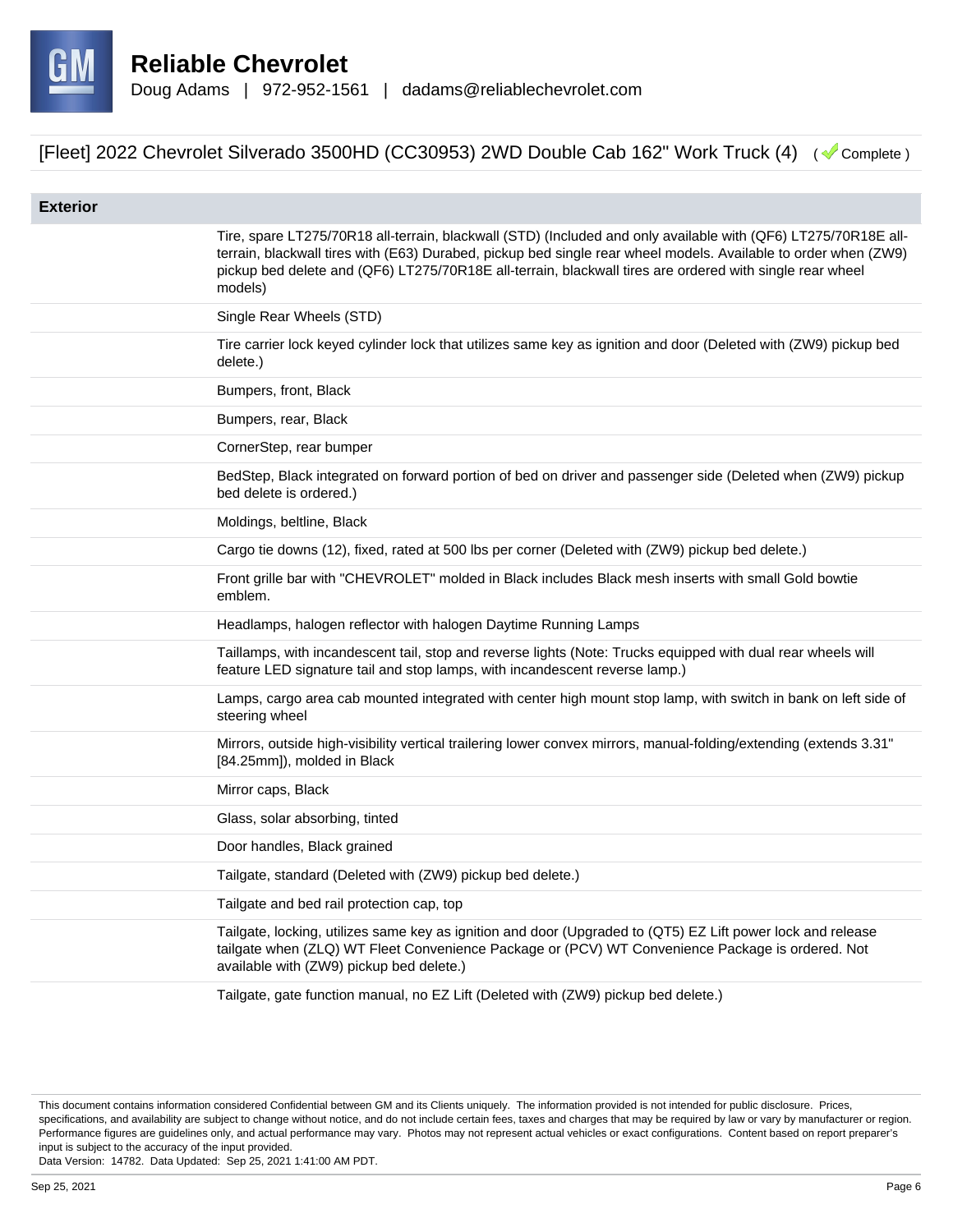

| <b>Entertainment</b> |                                                                                                                                                                                                                                                                                                |
|----------------------|------------------------------------------------------------------------------------------------------------------------------------------------------------------------------------------------------------------------------------------------------------------------------------------------|
|                      | Audio system, Chevrolet Infotainment 3 system, 7" diagonal color touchscreen, AM/FM stereo. Additional<br>features for compatible phones include: Bluetooth audio streaming for 2 active devices, voice command pass-<br>through to phone, wired Apple CarPlay and Android Auto capable. (STD) |
|                      | Audio system feature, 6-speaker system (Requires Crew Cab or Double Cab model.)                                                                                                                                                                                                                |
|                      | Bluetooth for phone connectivity to vehicle infotainment system                                                                                                                                                                                                                                |
| <b>Interior</b>      |                                                                                                                                                                                                                                                                                                |
|                      | Seats, front 40/20/40 split-bench with upper covered armrest storage with fixed lumbar (STD)                                                                                                                                                                                                   |
|                      | Seat trim, Vinyl                                                                                                                                                                                                                                                                               |
|                      | Seat adjuster, driver 4-way manual                                                                                                                                                                                                                                                             |
|                      | Seat adjuster, passenger 4-way manual                                                                                                                                                                                                                                                          |
|                      | Seat, rear 60/40 folding bench (folds up), 3-passenger (includes child seat top tether anchor) (Requires Crew<br>Cab or Double Cab model.)                                                                                                                                                     |
|                      | Floor covering, rubberized-vinyl (Not available with LPO floor liners.)                                                                                                                                                                                                                        |
|                      | Steering wheel, urethane                                                                                                                                                                                                                                                                       |
|                      | Steering column, Tilt-Wheel, manual with wheel locking security feature                                                                                                                                                                                                                        |
|                      | Instrument cluster, 6-gauge cluster featuring speedometer, fuel level, engine temperature, tachometer, voltage<br>and oil pressure                                                                                                                                                             |
|                      | Driver Information Center, 3.5" diagonal monochromatic display                                                                                                                                                                                                                                 |
|                      | Exterior Temperature Display located in radio display                                                                                                                                                                                                                                          |
|                      | Window, power front, drivers express up/down (Standard on Crew Cab and Double Cab models. On Regular<br>Cab model, included and only available with (ZLQ) WT Fleet Convenience Package or (PCV) WT Convenience<br>Package.)                                                                    |
|                      | Window, power front, passenger express down (Standard on Crew Cab and Double Cab models. On Regular<br>Cab model, included and only available with (ZLQ) WT Fleet Convenience Package or (PCV) WT Convenience<br>Package.)                                                                     |
|                      | Windows, power rear, express down (Not available with Regular Cab models.)                                                                                                                                                                                                                     |
|                      | Door locks, power (Standard on Crew Cab and Double Cab models. On Regular Cab models, included and only<br>available with (ZLQ) WT Fleet Convenience Package or (PCV) WT Convenience Package.)                                                                                                 |
|                      | Power outlet, front auxiliary, 12-volt                                                                                                                                                                                                                                                         |
|                      | USB ports, 2 (first row) located on instrument panel                                                                                                                                                                                                                                           |
|                      | Air conditioning, single-zone                                                                                                                                                                                                                                                                  |
|                      | Air vents, rear, heating/cooling (Not available on Regular Cab models.)                                                                                                                                                                                                                        |
|                      | Mirror, inside rearview, manual tilt                                                                                                                                                                                                                                                           |
|                      | Assist handles front A-pillar mounted for driver and passenger, rear B-pillar mounted                                                                                                                                                                                                          |
|                      | considered Confidential between CM and its Cliente uniqualy. The information provided is not intended for public displacure. Drigo                                                                                                                                                             |

ential between GM and its Clients uniquely. The information provi specifications, and availability are subject to change without notice, and do not include certain fees, taxes and charges that may be required by law or vary by manufacturer or region. Performance figures are guidelines only, and actual performance may vary. Photos may not represent actual vehicles or exact configurations. Content based on report preparer's input is subject to the accuracy of the input provided.